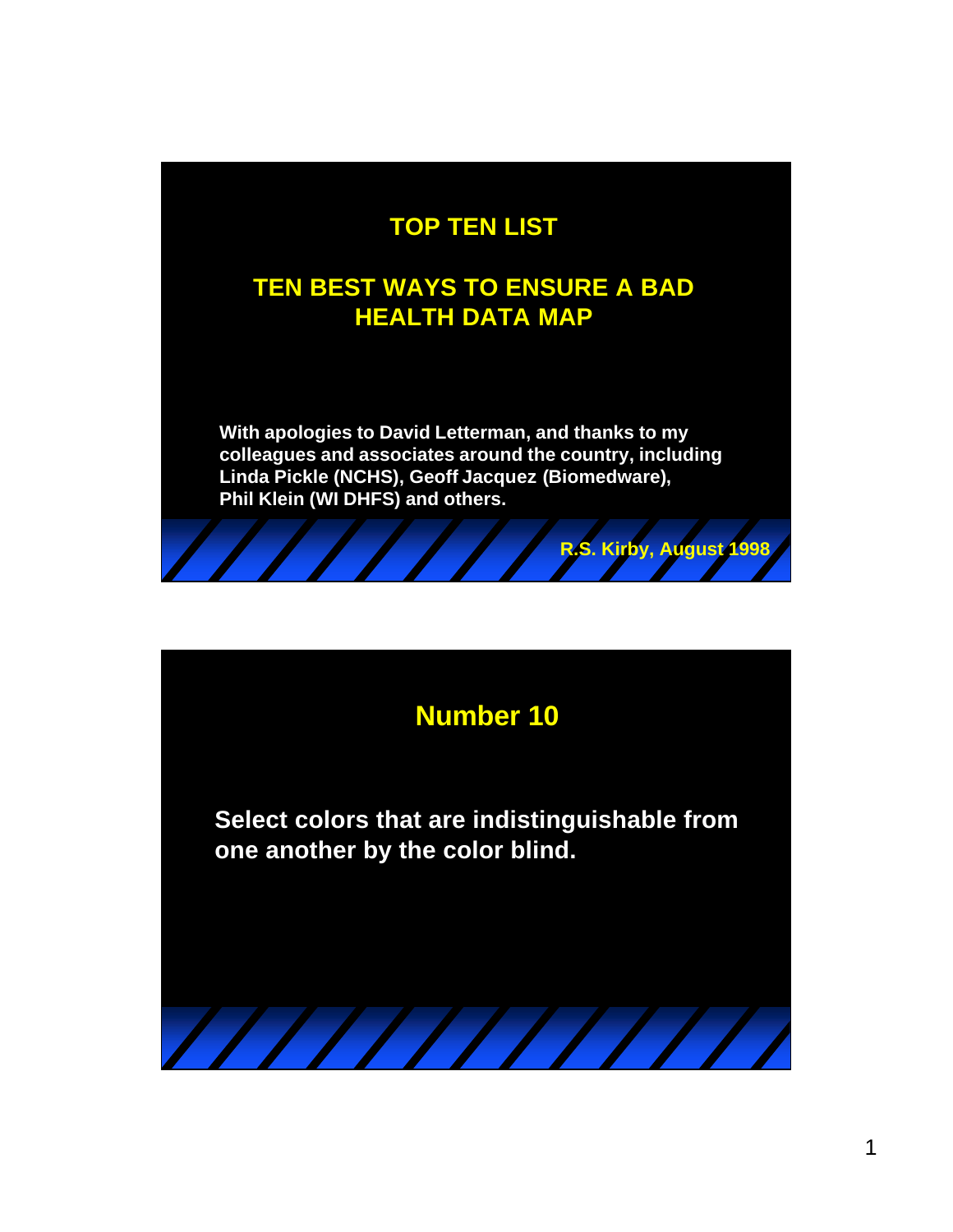**Classify data values according to preconceived notions of patterns and trends; utilize standards from the literature or statistical methods only as a last resort.**



### **Number 8**

**Use symbols or pie charts (instead of area shading or contour lines) for maps with many areal units (e.g. US counties).**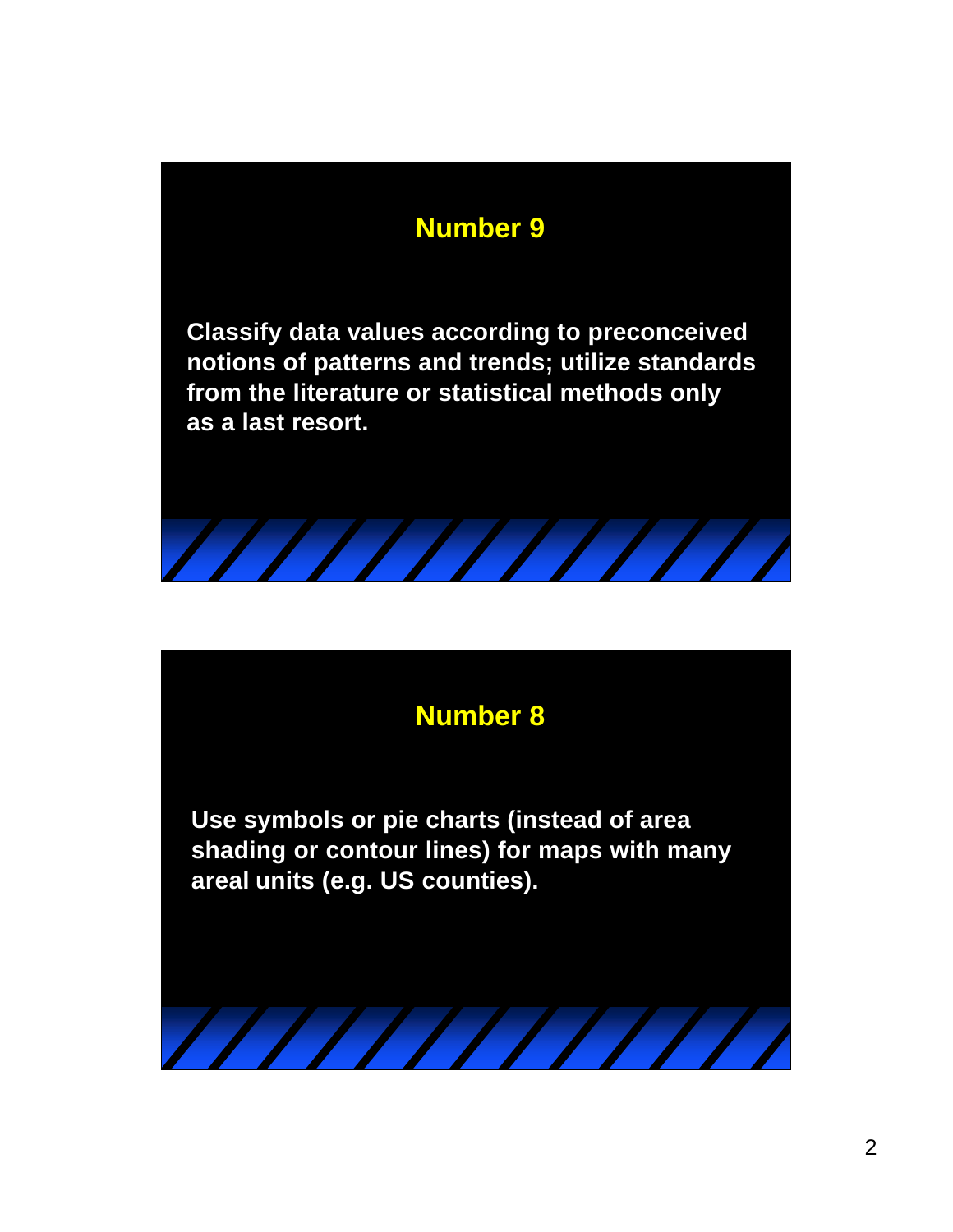

**Place all available overlays (roads, wellheads, highways, pipelines, zoning patterns, ZIP Code boundaries, rivers and lakes, etc) on the health data map, regardless of whether they have anything to do with the disease or health outcome.**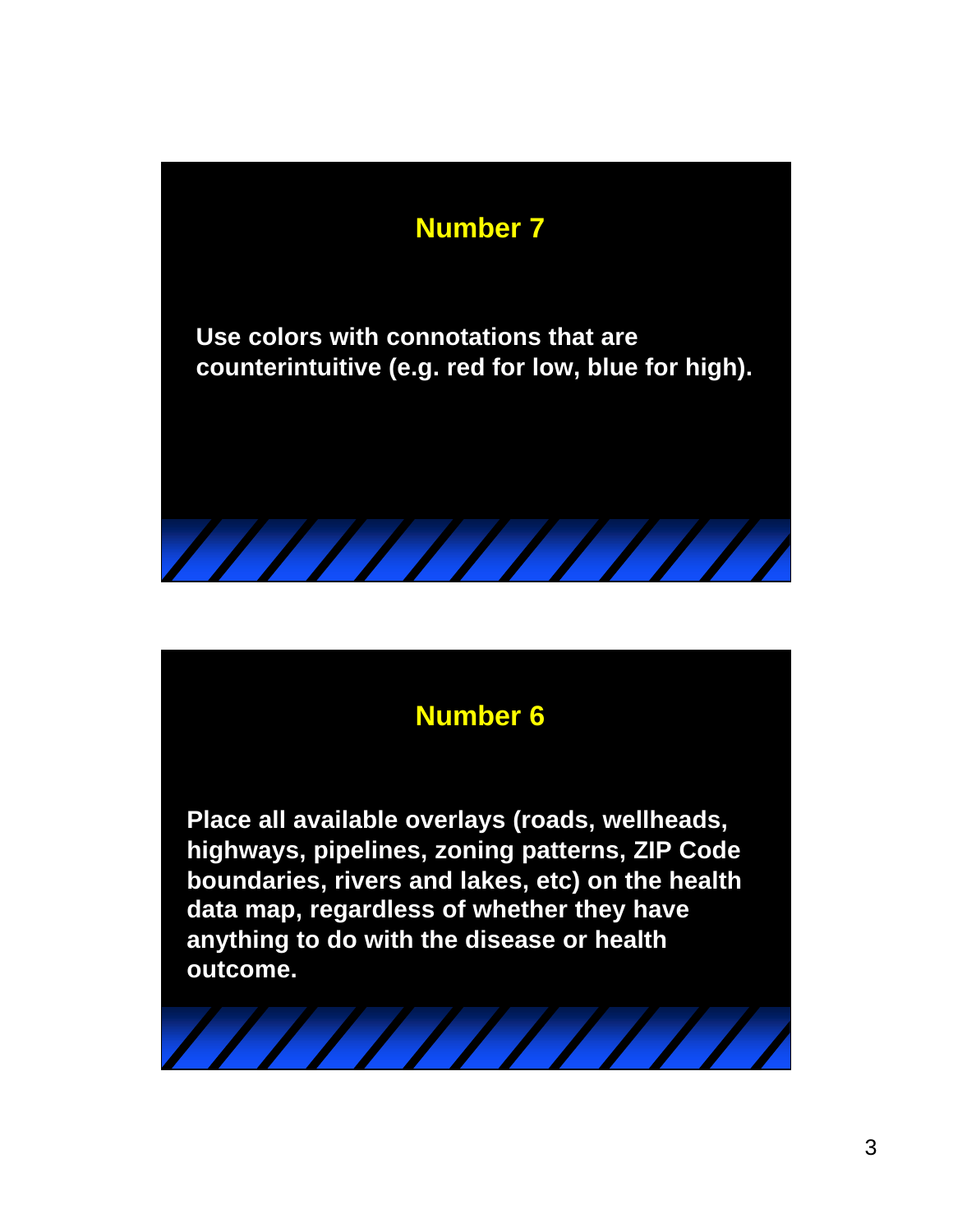**When mapping areal units as three-dimensional polygons (prism map), orient the map so that areas with the largest values are in front to block the view of other areas.**



### **Number 4**

**Read nothing; ignore especially all books and articles by Mark Monmonier, Edward Tufte, Howard Wainer, Alan MacEachren and Phil Muehrcke.**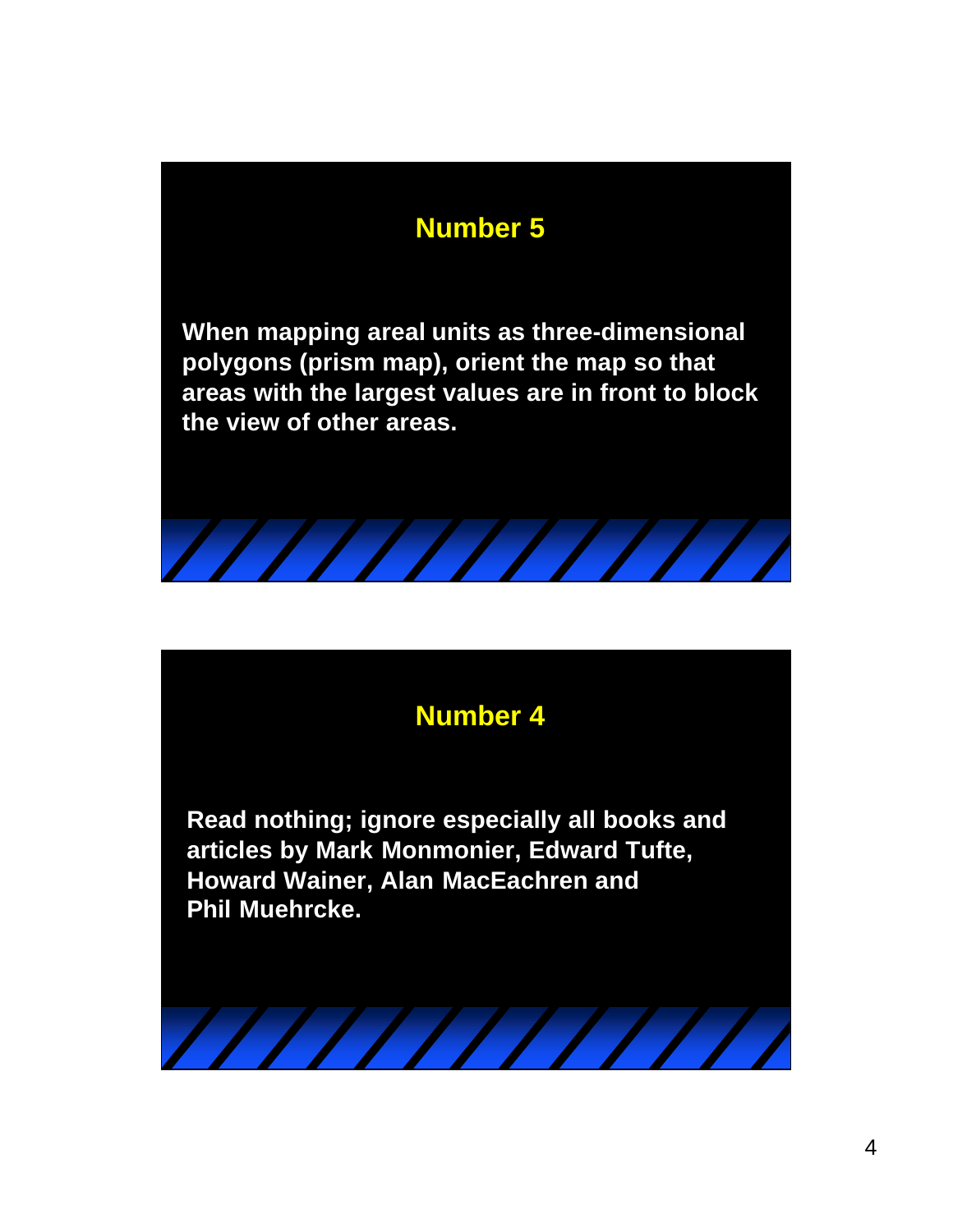**If you have access to a medical geographer, ignore her. If you can involve a spatial analyst or cartographer in your project, do so at your own peril! Collaboration with such specialists can only strengthen your research design and methods of data presentation and should be avoided at all cost!**

#### **Number 2**

**Ignore all research results regarding the psychology of perception concerning cartography and map interpretation; better yet, be completely unaware that this field of intellectual inquiry even exists.**